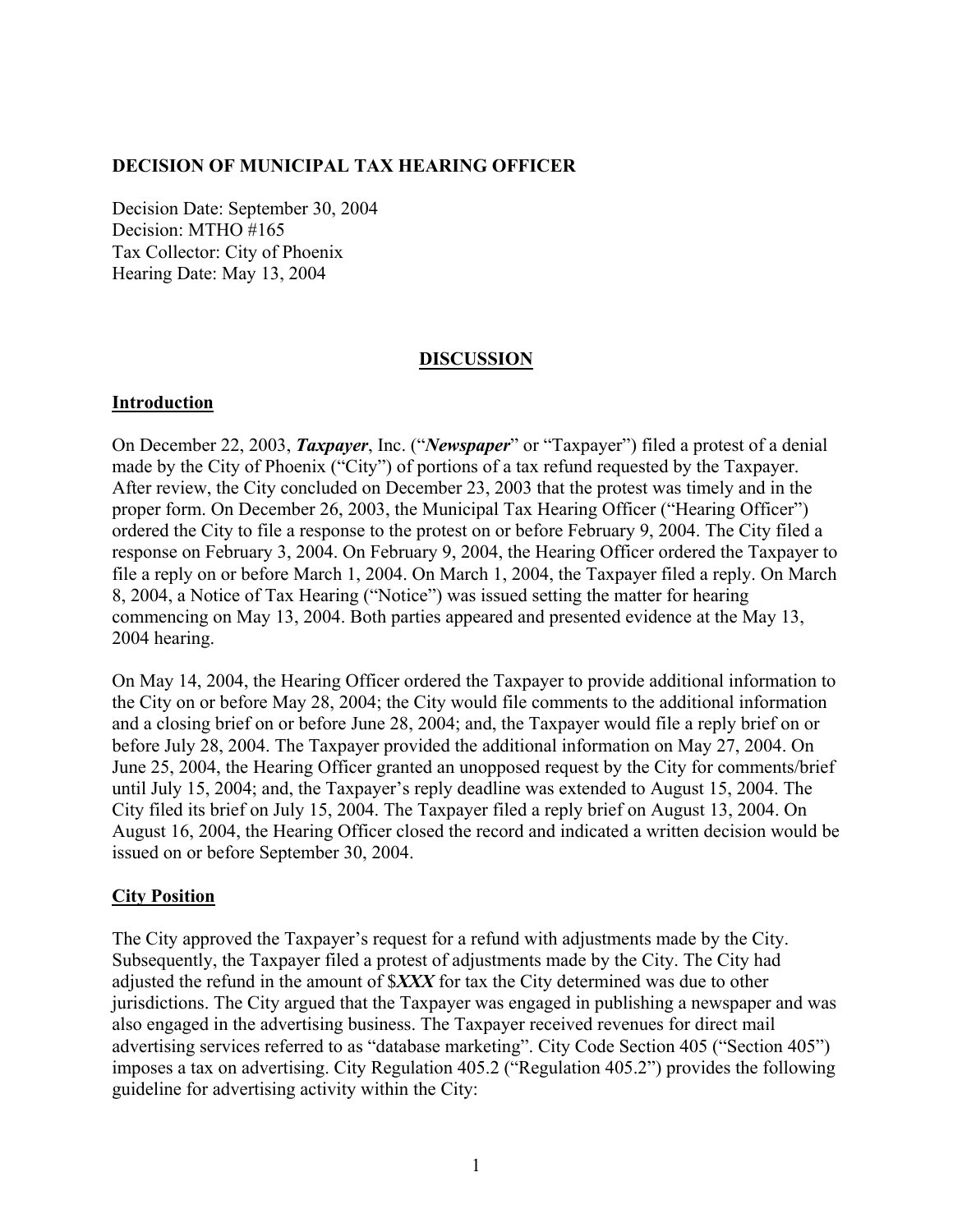(a) In general. Except as provided elsewhere in this regulation, a person engaged in advertising activity shall be considered to be doing business entirely within the City if all or a major portion of the dissemination facilities such as broadcasting studios, printing plants, or distribution centers are located with the City limits. . .

According to the City, the "database marketing" customers pay a per-piece fee for the following:

- A list, names and addresses, of intended recipients in a specific targets consumer group.
- In some cases, the design of advertisements (mailers).
- In some cases, the printing of mailers.
- When mailers were printed, the printing was subcontracted to printers located in Phoenix, Chandler and Scottsdale.
- Printer mailers, regardless of who printed them, were delivered to a Tempe company contracted by the taxpayer to apply labels and postage to the advertisements and put them in the U.S. mail.

The City indicated the per-piece fee appeared to cover a range of activities. Since the purpose of the transaction for the customer was advertising, the City considered the entire amount of revenues as advertising. According to the City, the printing and distribution facilities the Taxpayer maintains within the City are not used in generating advertising revenue, but are used for the publishing business of the Taxpayer. The City asserted that the distribution center used for the "database marketing" was in the City of Tempe. As a result, the City argued that the "database marketing" revenues are taxable to the City of Tempe in its entirely. According to the City, the Taxpayer's suggestion that because these items were mailed in the City, the items are taxable to the City has no legal support. The City asserted the Taxpayer was not in business with the U.S. Post Office.

The Taxpayer also had income from "shared mail". This category involved the distribution of printed advertising inserts and flyers on behalf of business customers. The term "shared mail" was derived from the fact that advertising inserts and flyers representing various businesses are enclosed together in a "*Mailer*" jacket and mailed directly to selected residences. The City argued that the printing and distribution facilities the Taxpayer maintains within the City are not used in generating advertising revenue, but are used for the publishing business of the Taxpayer. The City believes the jurisdictions where the Taxpayer delivers or disseminates local advertising by means of direct mail have the right to levy their tax on the Taxpayer. The City estimated how much of the tax was owed each city jurisdiction using circulation information available to the City

# **Taxpayer Position**

The Taxpayer argued that the revenues from "database marketing" were properly taxable by the City and not the City of Tempe. The Taxpayer acknowledged that during the refund period the Taxpayer engaged a third party business located in the City of Tempe to label and mail the direct mail pieces. However, the Taxpayer asserted that salespeople, graphic designers and project managers were located in the City. The Taxpayer also indicated that the third party providers utilizes the central post office facility located on in the City to process 98 percent of all printed materials. The Taxpayer asserted that Regulation 405.2 states that a "person" engaged in advertising activity is considered to be doing business entirely within a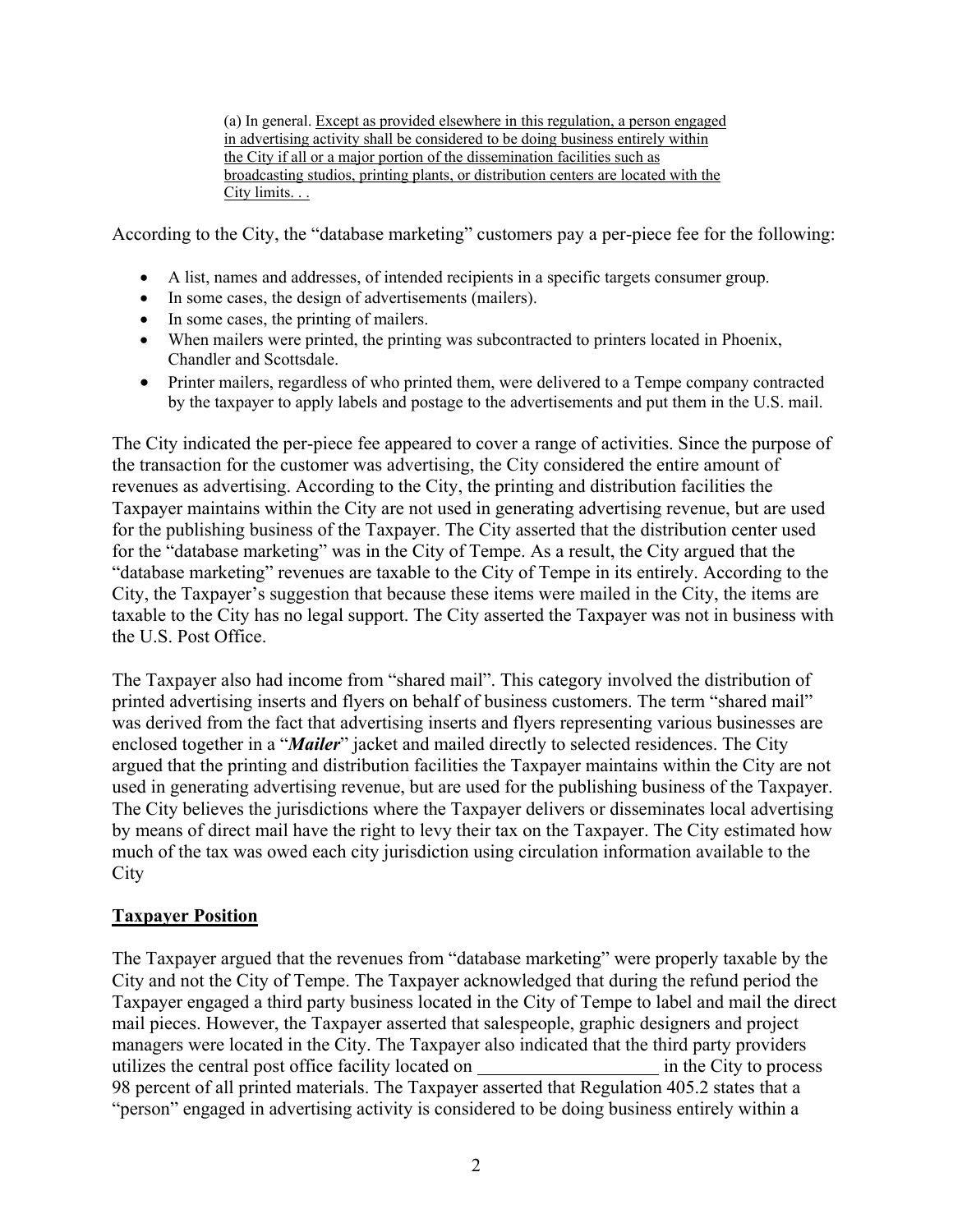particular city of "all or a major portion of the dissemination facilities… and are located within the City limits." The Taxpayer argued that the "persons" performing the "database marketing" was the Taxpayer, and the majority of the Taxpayer's dissemination facilities are located within the City.

According to the Taxpayer, there is no mention in Regulation 405.2 of a requirement to distinguish business activities. Further, Regulation 405.2 states that a "person" engaged in advertising activity is considered to be doing business entirely within a particular city if "all or a major portion of the dissemination facilities … are located within the City. The Taxpayer is the "person" performing the direct mail and shared mail activities. The Regulation does not apply to a "segment" of a person as argued by the City.

The Taxpayer had "shared mail" revenues which involved the distribution of the *Mailer* advertising jacket with various advertising inserts enclosed. According to the Taxpayer, these jackets were assembled and distributed in the City of Tempe. The Taxpayer argued the design and administrative activities associated with the "shared mail" services occurred primarily at its City offices. The Taxpayer also noted that the third party provider from the City of Tempe delivers the *Mailer* product to post offices located throughout Maricopa County ("County"). According to the Taxpayer, 37 percent of all deliveries were made within the City.

Since the Taxpayer is the publisher of "The *Newspaper*", they argued the majority of the Taxpayer's dissemination activities occur in the City. Based on the above, the Taxpayer argued Regulation 405.2 dictates the "database marketing" and "shared mail" revenues should be located to the City. In response to the City, the Taxpayer noted that it contracts directly with the Postal Service for the mailing of shared mail and database marketing materials.

# **ANALYSIS**

# "Database Marketing"

Based on the evidence presented, the "database marketing" revenues resulted from the business activity of advertising. We also note that there was no argument made that this activity was an integral part of the newspaper business. As a result, no consideration was given to whether or not it was an integral part of the business. That leaves us with Regulation 405.2 and whether or not all or a major portion of the dissemination facilities such as broadcasting studios, printing plants, or distribution centers are located within any city. Since it was not concluded that "database marketing" was an integral part of the newspaper business, we can not agree with the Taxpayer that the major portion of the dissemination facilities were located in the City. Since all the printed mailers were delivered to a Tempe company to apply labels and postage, we find it reasonable to conclude that a major portion of the dissemination facilities such as distribution centers are located within the City of Tempe limits. Accordingly, we find the "database marketing" revenues shall be considered entirely within the City of Tempe.

#### "Shared Mail"

Based on the evidence presented, the "shared mail" revenues resulted from the business activity of advertising. Again, there was no argument made and thus no consideration given as to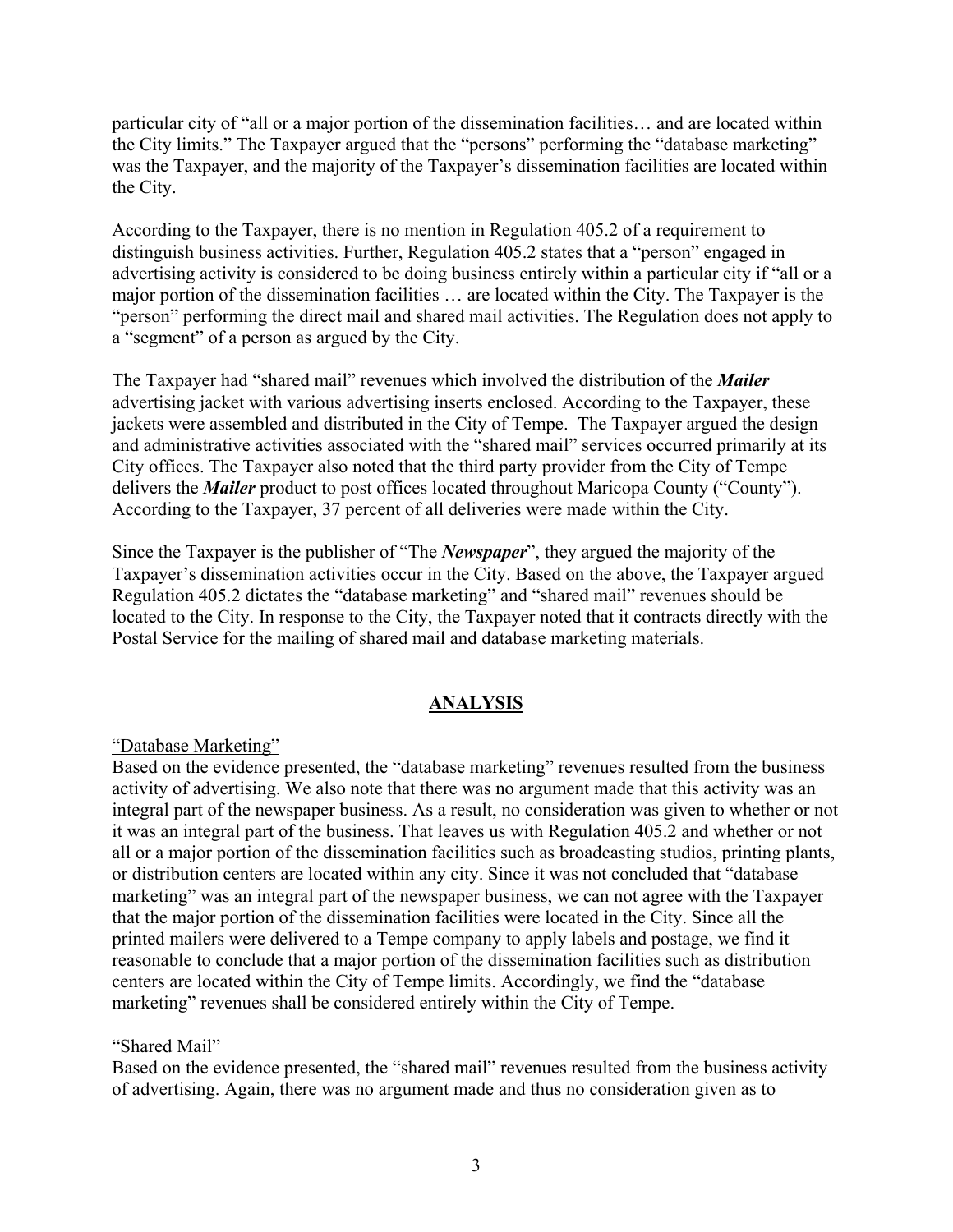whether or not this activity was an integral part of the newspaper business. Since the "*Mailer*" jackets are directly mailed to selected residences, we conclude that the delivery point would be the address of the direct mailer pursuant to Section 405. The Taxpayer has presented evidence that 37 percent of all deliveries were made within the City. Accordingly, we conclude that 37 percent of the "shared mail" revenues should be taxable to the City.

## **FINDINGS OF FACT**

- 1. On December 22, 2003, the Taxpayer filed a denial made by the City of Phoenix ("City") of portions of a tax refund requested by the Taxpayer.
- 2. After review, the City concluded on December 23, 2003 that the protest was timely and in proper form.
- 3. On December 26, 2003, the Hearing Officer ordered the City to file a response to the protest on or before February 9, 2004.
- 4. The City filed a response on February 3, 2004.
- 5. On February 9, 2004, the Hearing Officer ordered the Taxpayer to file a reply on or before March 1, 2004.
- 6. On March 1, 2004, the Taxpayer filed a reply.
- 7. On March 8, 2004, a Notice was issued setting the matter for hearing commencing on May 13, 2004.
- 8. Both parties appeared and presented evidence at the May 13, 2004 hearing.
- 9. On May 14, 2004, the Hearing Officer ordered the Taxpayer to provide additional information to the City on or before May 28, 2004; the City would file comments to the additional information and a closing brief on or before June 28, 2004, and, the Taxpayer would file a reply brief on or before July 28, 2004.
- 10. The Taxpayer provided the additional information on May 27, 2004.
- 11. On June 25, 2004, the Hearing Officer granted an unopposed request by the City for comments/brief until July 15, 2004, and the Taxpayer's reply deadline was extended to August 15, 2004.
- 12. The City filed its brief on July 15, 2004.
- 13. The Taxpayer filed a reply brief on August 13, 2004.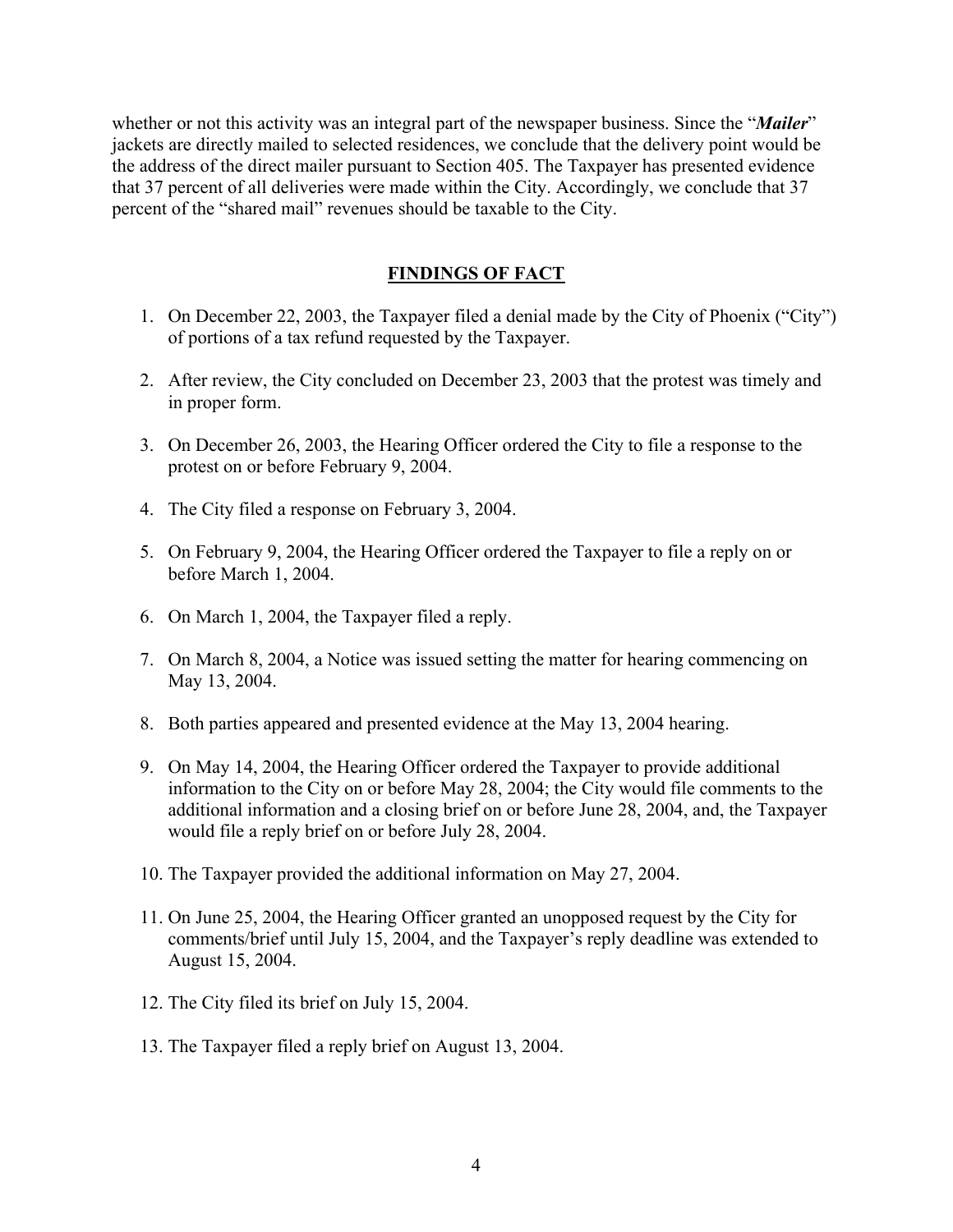- 14. On August 16, 2004, the Hearing Officer closed the record and indicated a written decision would be issued on or before September 30, 2004.
- 15. The City adjusted the Taxpayer's refund request by \$*XXX* for tax the City determined was due to other jurisdictions.
- 16. The Taxpayer was in the business of publishing a newspaper.
- 17. The Taxpayer was also engaged in the advertising business.
- 18. The Taxpayer received revenues for direct mail advertising services referred to as "database marketing".
- 19. The "database marketing" customers pay a per-piece fee for the following:
	- A list, names and addresses, of intended recipients in a specified targeted consumer group.
	- In some cases, the design of advertisements (mailers).
	- In some cases, the printing of mailers.
	- When mailers were printed, the printing was subcontracted to printers located in Phoenix, Chandler and Scottsdale.
	- Printed mailers, regardless of who printed them, were delivered to a Tempe company contracted by the taxpayer to apply labels and postage to the advertisements and put them in the U.S. mail.
- 20. The per-piece fee covered a range of activities.
- 21. The printing and distribution facilities the Taxpayer maintains within the City are used for publishing a newspaper.
- 22. The distribution center used for the "database marketing" revenues was located in the City of Tempe.
- 23. The items associated with the "database marketing" revenues were mailed primarily from a post office located in the City.
- 24. The Taxpayer had income from "shared mail".
- 25. "Shared mail" involved the distribution of printed advertising inserts and flyers on behalf of business customers.
- 26. The term "shared mail" was derived from the fact that advertising inserts and flyers representing various businesses are enclosed together in a "*Mailer*" jacket and mailed directly to selected residences.
- 27. The City estimated how much of the tax on "shared mail" was owed each city jurisdiction by using circulation information available to the City.